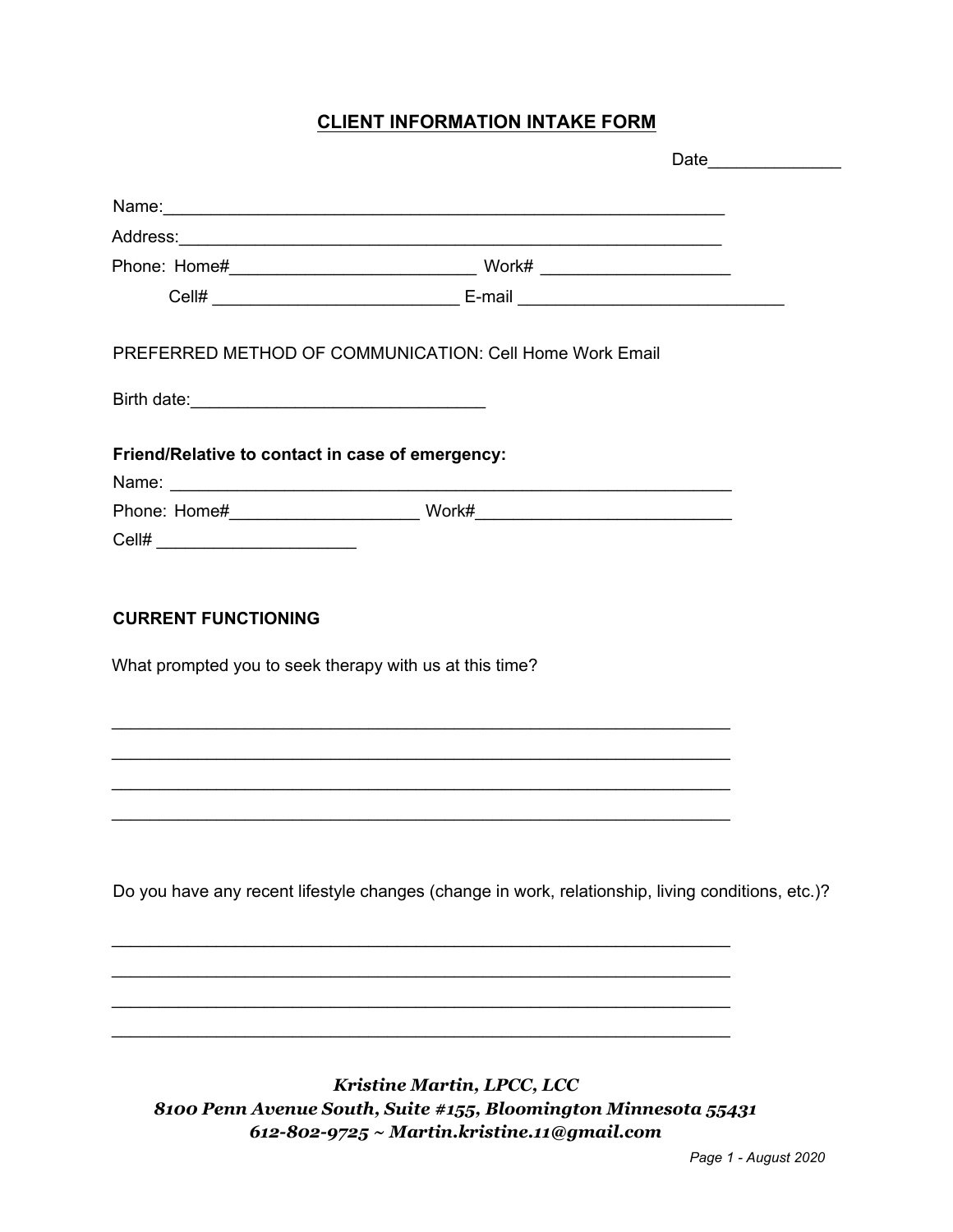Do you have any recent injuries or body traumas?

Do you have any chronic physical conditions or discomfort?

Are you feeling depressed or anxious? **Example 2018** 

\_\_\_\_\_\_\_\_\_\_\_\_\_\_\_\_\_\_\_\_\_\_\_\_\_\_\_\_\_\_\_\_\_\_\_\_\_\_\_\_\_\_\_\_\_\_\_\_\_\_\_\_\_\_\_\_\_\_\_\_\_\_\_\_\_ \_\_\_\_\_\_\_\_\_\_\_\_\_\_\_\_\_\_\_\_\_\_\_\_\_\_\_\_\_\_\_\_\_\_\_\_\_\_\_\_\_\_\_\_\_\_\_\_\_\_\_\_\_\_\_\_\_\_\_\_\_\_\_\_\_

\_\_\_\_\_\_\_\_\_\_\_\_\_\_\_\_\_\_\_\_\_\_\_\_\_\_\_\_\_\_\_\_\_\_\_\_\_\_\_\_\_\_\_\_\_\_\_\_\_\_\_\_\_\_\_\_\_\_\_\_\_\_\_\_\_ \_\_\_\_\_\_\_\_\_\_\_\_\_\_\_\_\_\_\_\_\_\_\_\_\_\_\_\_\_\_\_\_\_\_\_\_\_\_\_\_\_\_\_\_\_\_\_\_\_\_\_\_\_\_\_\_\_\_\_\_\_\_\_\_\_

\_\_\_\_\_\_\_\_\_\_\_\_\_\_\_\_\_\_\_\_\_\_\_\_\_\_\_\_\_\_\_\_\_\_\_\_\_\_\_\_\_\_\_\_\_\_\_\_\_\_\_\_\_\_\_\_\_\_\_\_\_\_\_\_\_ \_\_\_\_\_\_\_\_\_\_\_\_\_\_\_\_\_\_\_\_\_\_\_\_\_\_\_\_\_\_\_\_\_\_\_\_\_\_\_\_\_\_\_\_\_\_\_\_\_\_\_\_\_\_\_\_\_\_\_\_\_\_\_\_\_

\_\_\_\_\_\_\_\_\_\_\_\_\_\_\_\_\_\_\_\_\_\_\_\_\_\_\_\_\_\_\_\_\_\_\_\_\_\_\_\_\_\_\_\_\_\_\_\_\_\_\_\_\_\_\_\_\_\_\_\_\_\_\_\_\_ \_\_\_\_\_\_\_\_\_\_\_\_\_\_\_\_\_\_\_\_\_\_\_\_\_\_\_\_\_\_\_\_\_\_\_\_\_\_\_\_\_\_\_\_\_\_\_\_\_\_\_\_\_\_\_\_\_\_\_\_\_\_\_\_\_ \_\_\_\_\_\_\_\_\_\_\_\_\_\_\_\_\_\_\_\_\_\_\_\_\_\_\_\_\_\_\_\_\_\_\_\_\_\_\_\_\_\_\_\_\_\_\_\_\_\_\_\_\_\_\_\_\_\_\_\_\_\_\_\_\_ \_\_\_\_\_\_\_\_\_\_\_\_\_\_\_\_\_\_\_\_\_\_\_\_\_\_\_\_\_\_\_\_\_\_\_\_\_\_\_\_\_\_\_\_\_\_\_\_\_\_\_\_\_\_\_\_\_\_\_\_\_\_\_\_\_

\_\_\_\_\_\_\_\_\_\_\_\_\_\_\_\_\_\_\_\_\_\_\_\_\_\_\_\_\_\_\_\_\_\_\_\_\_\_\_\_\_\_\_\_\_\_\_\_\_\_\_\_\_\_\_\_\_\_\_\_\_\_\_\_\_ \_\_\_\_\_\_\_\_\_\_\_\_\_\_\_\_\_\_\_\_\_\_\_\_\_\_\_\_\_\_\_\_\_\_\_\_\_\_\_\_\_\_\_\_\_\_\_\_\_\_\_\_\_\_\_\_\_\_\_\_\_\_\_\_\_ \_\_\_\_\_\_\_\_\_\_\_\_\_\_\_\_\_\_\_\_\_\_\_\_\_\_\_\_\_\_\_\_\_\_\_\_\_\_\_\_\_\_\_\_\_\_\_\_\_\_\_\_\_\_\_\_\_\_\_\_\_\_\_\_\_ \_\_\_\_\_\_\_\_\_\_\_\_\_\_\_\_\_\_\_\_\_\_\_\_\_\_\_\_\_\_\_\_\_\_\_\_\_\_\_\_\_\_\_\_\_\_\_\_\_\_\_\_\_\_\_\_\_\_\_\_\_\_\_\_\_

If yes, what are the signs (for example, changes in sleeping, eating, or level of engagement)?

If you are feeling depressed or anxious, how long have you felt this way?

Are you currently using alcohol, drugs, tobacco, food, work, sex or money in an addictive way?

*Kristine Martin, LPCC, LCC 8100 Penn Avenue South, Suite #155, Bloomington Minnesota 55431 612-802-9725 ~ Martin.kristine.11@gmail.com*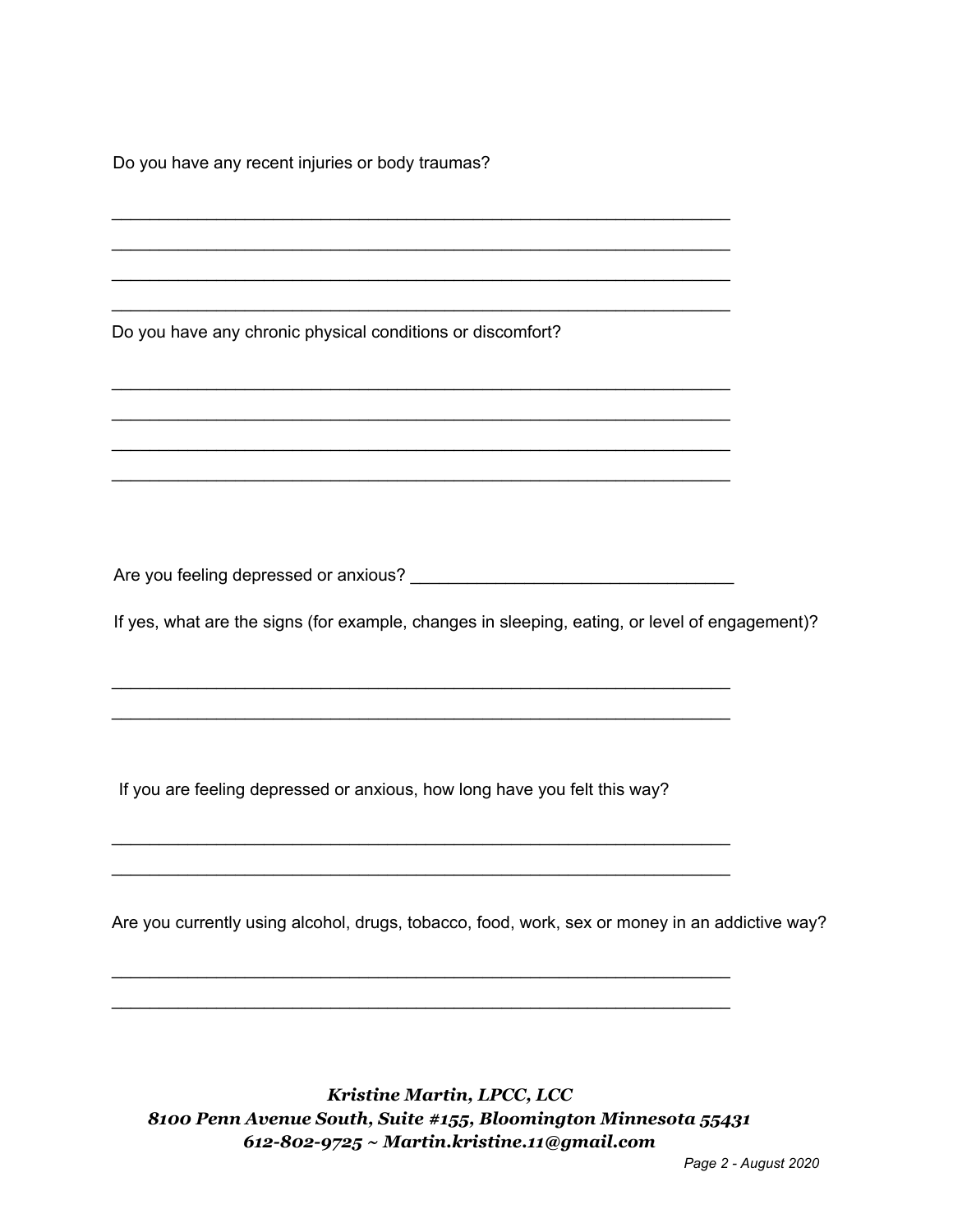What are your current patterns of use with anything you use to help with your mood?

\_\_\_\_\_\_\_\_\_\_\_\_\_\_\_\_\_\_\_\_\_\_\_\_\_\_\_\_\_\_\_\_\_\_\_\_\_\_\_\_\_\_\_\_\_\_\_\_\_\_\_\_\_\_\_\_\_\_\_\_\_\_\_\_

| If you had addictive use in the past, when was that? __________________________                         |  |
|---------------------------------------------------------------------------------------------------------|--|
| If yes, have you addressed this in treatment, therapy or support groups?                                |  |
|                                                                                                         |  |
| Have you ever been suicidal, and if so, when?___________________________________                        |  |
|                                                                                                         |  |
| Are you now, or have you ever been, engaged in self-injurious behavior, if yes, please describe?        |  |
| ,我们也不能在这里的人,我们也不能在这里的人,我们也不能在这里的人,我们也不能在这里的人,我们也不能在这里的人,我们也不能在这里的人,我们也不能在这里的人,我们也                       |  |
| Are you engaged in any relationships you experience as abusive? How are these relationships<br>abusive? |  |
|                                                                                                         |  |
| If so, who prescribed it, and for what condition?                                                       |  |

Does it have any side effects you are aware of? Is anyone monitoring your medication?

\_\_\_\_\_\_\_\_\_\_\_\_\_\_\_\_\_\_\_\_\_\_\_\_\_\_\_\_\_\_\_\_\_\_\_\_\_\_\_\_\_\_\_\_\_\_\_\_\_\_\_\_\_\_\_\_\_\_\_

*Kristine Martin, LPCC, LCC 8100 Penn Avenue South, Suite #155, Bloomington Minnesota 55431 612-802-9725 ~ Martin.kristine.11@gmail.com*

\_\_\_\_\_\_\_\_\_\_\_\_\_\_\_\_\_\_\_\_\_\_\_\_\_\_\_\_\_\_\_\_\_\_\_\_\_\_\_\_\_\_\_\_\_\_\_\_\_\_\_\_\_\_\_\_\_\_\_

\_\_\_\_\_\_\_\_\_\_\_\_\_\_\_\_\_\_\_\_\_\_\_\_\_\_\_\_\_\_\_\_\_\_\_\_\_\_\_\_\_\_\_\_\_\_\_\_\_\_\_\_\_\_\_\_\_\_\_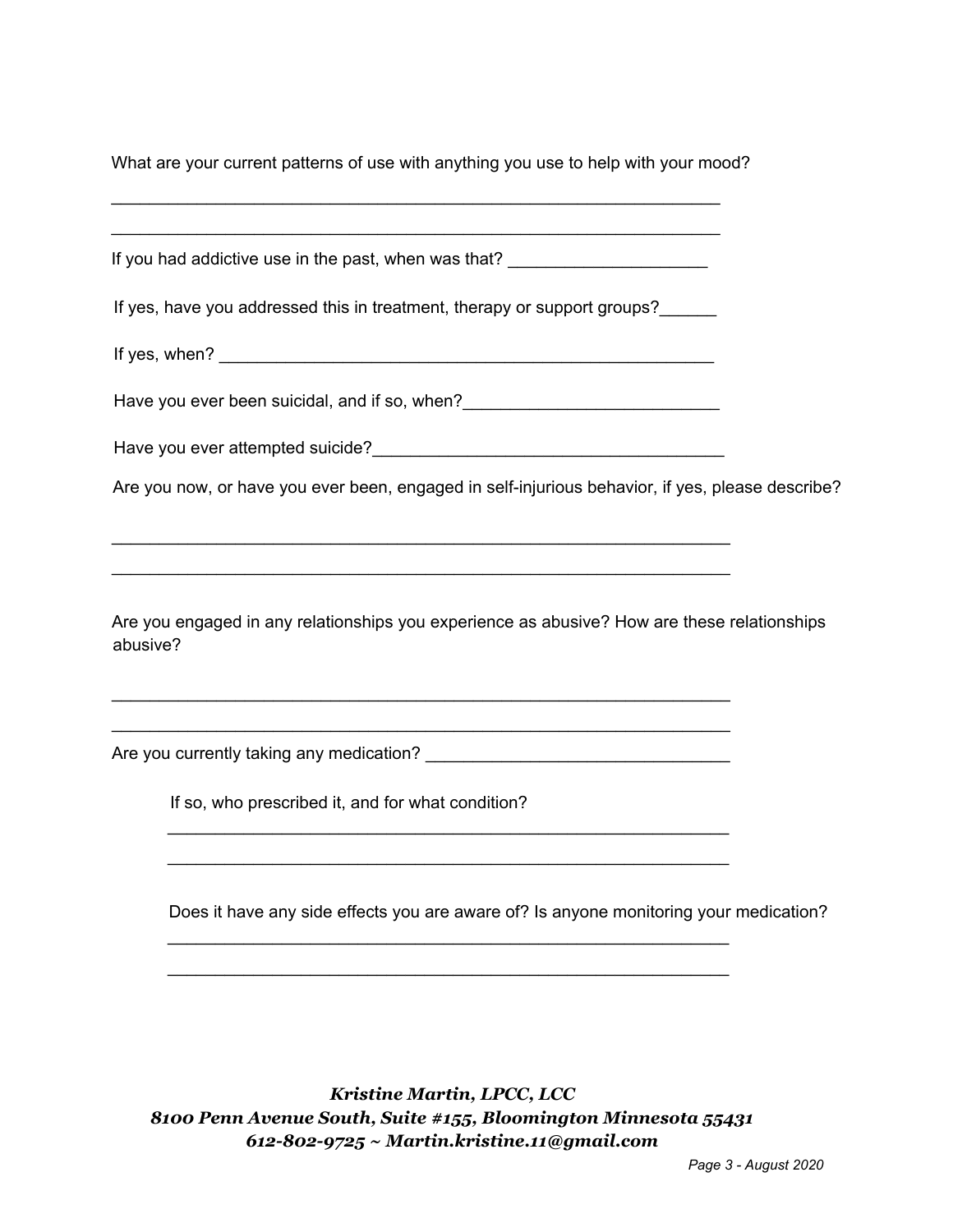## **LIFESTYLE**

Please list all the members of your current household, their birthdates, and relationship to you. Include whether children are in your home full-time or part-time.

Describe your family in general -- cultural/economic background, and where you lived:

\_\_\_\_\_\_\_\_\_\_\_\_\_\_\_\_\_\_\_\_\_\_\_\_\_\_\_\_\_\_\_\_\_\_\_\_\_\_\_\_\_\_\_\_\_\_\_\_\_\_\_\_\_\_\_\_\_\_\_\_\_\_\_\_\_ \_\_\_\_\_\_\_\_\_\_\_\_\_\_\_\_\_\_\_\_\_\_\_\_\_\_\_\_\_\_\_\_\_\_\_\_\_\_\_\_\_\_\_\_\_\_\_\_\_\_\_\_\_\_\_\_\_\_\_\_\_\_\_\_\_ \_\_\_\_\_\_\_\_\_\_\_\_\_\_\_\_\_\_\_\_\_\_\_\_\_\_\_\_\_\_\_\_\_\_\_\_\_\_\_\_\_\_\_\_\_\_\_\_\_\_\_\_\_\_\_\_\_\_\_\_\_\_\_\_\_ \_\_\_\_\_\_\_\_\_\_\_\_\_\_\_\_\_\_\_\_\_\_\_\_\_\_\_\_\_\_\_\_\_\_\_\_\_\_\_\_\_\_\_\_\_\_\_\_\_\_\_\_\_\_\_\_\_\_\_\_\_\_\_\_\_

\_\_\_\_\_\_\_\_\_\_\_\_\_\_\_\_\_\_\_\_\_\_\_\_\_\_\_\_\_\_\_\_\_\_\_\_\_\_\_\_\_\_\_\_\_\_\_\_\_\_\_\_\_\_\_\_\_\_\_\_\_\_\_\_\_ \_\_\_\_\_\_\_\_\_\_\_\_\_\_\_\_\_\_\_\_\_\_\_\_\_\_\_\_\_\_\_\_\_\_\_\_\_\_\_\_\_\_\_\_\_\_\_\_\_\_\_\_\_\_\_\_\_\_\_\_\_\_\_\_\_

\_\_\_\_\_\_\_\_\_\_\_\_\_\_\_\_\_\_\_\_\_\_\_\_\_\_\_\_\_\_\_\_\_\_\_\_\_\_\_\_\_\_\_\_\_\_\_\_\_\_\_\_\_\_\_\_\_\_\_\_\_\_\_\_\_ \_\_\_\_\_\_\_\_\_\_\_\_\_\_\_\_\_\_\_\_\_\_\_\_\_\_\_\_\_\_\_\_\_\_\_\_\_\_\_\_\_\_\_\_\_\_\_\_\_\_\_\_\_\_\_\_\_\_\_\_\_\_\_\_\_ \_\_\_\_\_\_\_\_\_\_\_\_\_\_\_\_\_\_\_\_\_\_\_\_\_\_\_\_\_\_\_\_\_\_\_\_\_\_\_\_\_\_\_\_\_\_\_\_\_\_\_\_\_\_\_\_\_\_\_\_\_\_\_\_\_ \_\_\_\_\_\_\_\_\_\_\_\_\_\_\_\_\_\_\_\_\_\_\_\_\_\_\_\_\_\_\_\_\_\_\_\_\_\_\_\_\_\_\_\_\_\_\_\_\_\_\_\_\_\_\_\_\_\_\_\_\_\_\_\_\_

How do you feel about your current living situation?

How do you feel about your support system overall?

Who do you confide in, or rely on?

| What is your current work? |
|----------------------------|
|----------------------------|

How do you feel about your work life?

What other parts of your life are currently active (creativity, spirituality, community service, recreation)?

\_\_\_\_\_\_\_\_\_\_\_\_\_\_\_\_\_\_\_\_\_\_\_\_\_\_\_\_\_\_\_\_\_\_\_\_\_\_\_\_\_\_\_\_\_\_\_\_\_\_\_\_\_\_\_\_\_\_\_ \_\_\_\_\_\_\_\_\_\_\_\_\_\_\_\_\_\_\_\_\_\_\_\_\_\_\_\_\_\_\_\_\_\_\_\_\_\_\_\_\_\_\_\_\_\_\_\_\_\_\_\_\_\_\_\_\_\_\_

*Kristine Martin, LPCC, LCC 8100 Penn Avenue South, Suite #155, Bloomington Minnesota 55431 612-802-9725 ~ Martin.kristine.11@gmail.com*

\_\_\_\_\_\_\_\_\_\_\_\_\_\_\_\_\_\_\_\_\_\_\_\_\_\_\_\_\_\_\_\_\_\_\_\_\_\_\_\_\_\_\_\_\_\_\_\_\_\_\_\_\_\_\_\_\_\_\_ \_\_\_\_\_\_\_\_\_\_\_\_\_\_\_\_\_\_\_\_\_\_\_\_\_\_\_\_\_\_\_\_\_\_\_\_\_\_\_\_\_\_\_\_\_\_\_\_\_\_\_\_\_\_\_\_\_\_\_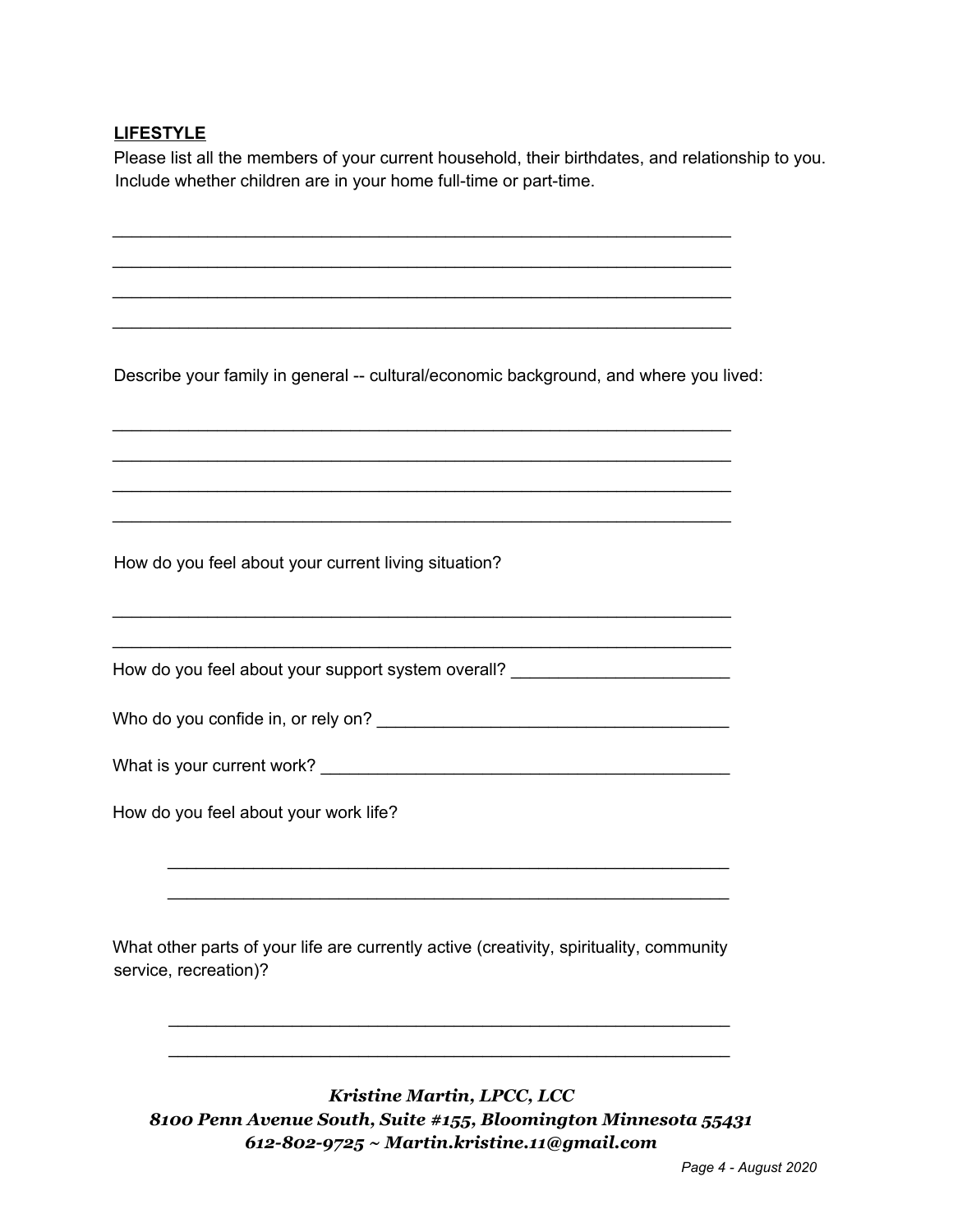What aspects of your family life do you find yourself playing out now (both those that enhance your life, and those that are problematic):

\_\_\_\_\_\_\_\_\_\_\_\_\_\_\_\_\_\_\_\_\_\_\_\_\_\_\_\_\_\_\_\_\_\_\_\_\_\_\_\_\_\_\_\_\_\_\_\_\_\_\_\_\_\_\_\_\_\_\_

\_\_\_\_\_\_\_\_\_\_\_\_\_\_\_\_\_\_\_\_\_\_\_\_\_\_\_\_\_\_\_\_\_\_\_\_\_\_\_\_\_\_\_\_\_\_\_\_\_\_\_\_\_\_\_\_\_\_\_ Have you had any significant traumas while growing up, or as an adult (assaults, accidents, untimely deaths, etc.)? \_\_\_\_\_\_\_\_\_\_\_\_\_\_\_\_\_\_\_\_\_\_\_\_\_\_\_\_\_\_\_\_\_\_\_\_\_\_\_\_\_\_\_\_\_\_\_\_\_\_\_\_\_\_\_\_\_\_\_ \_\_\_\_\_\_\_\_\_\_\_\_\_\_\_\_\_\_\_\_\_\_\_\_\_\_\_\_\_\_\_\_\_\_\_\_\_\_\_\_\_\_\_\_\_\_\_\_\_\_\_\_\_\_\_\_\_\_\_ Please list any significant prior relationships, including marriages, and dates: \_\_\_\_\_\_\_\_\_\_\_\_\_\_\_\_\_\_\_\_\_\_\_\_\_\_\_\_\_\_\_\_\_\_\_\_\_\_\_\_\_\_\_\_\_\_\_\_\_\_\_\_\_\_\_\_\_\_\_ \_\_\_\_\_\_\_\_\_\_\_\_\_\_\_\_\_\_\_\_\_\_\_\_\_\_\_\_\_\_\_\_\_\_\_\_\_\_\_\_\_\_\_\_\_\_\_\_\_\_\_\_\_\_\_\_\_\_\_ Which emotions do you feel relatively easily? \_\_\_\_\_\_\_\_\_\_\_\_\_\_\_\_\_\_\_\_\_\_\_\_\_\_\_\_\_\_\_\_\_\_ Which emotions are more difficult for you to access or express?\_\_\_\_\_\_\_\_\_\_\_\_\_\_\_\_\_ Are you satisfied with your current sexual expression? \_\_\_\_\_\_\_\_\_\_\_\_\_\_\_\_\_\_\_\_\_\_\_\_\_ Are there aspects of your sexuality which you want to heal or explore in therapy? \_\_\_\_\_\_\_\_\_\_\_\_\_\_\_\_\_\_\_\_\_\_\_\_\_\_\_\_\_\_\_\_\_\_\_\_\_\_\_\_\_\_\_\_\_\_\_\_\_\_\_\_\_\_\_\_\_\_\_ \_\_\_\_\_\_\_\_\_\_\_\_\_\_\_\_\_\_\_\_\_\_\_\_\_\_\_\_\_\_\_\_\_\_\_\_\_\_\_\_\_\_\_\_\_\_\_\_\_\_\_\_\_\_\_\_\_\_\_ Have you ever been or felt abused (physically, sexually, emotionally, spiritually)? If yes, when were you or did you feel abused, and by whom? \_\_\_\_\_\_\_\_\_\_\_\_\_\_\_\_\_\_\_\_\_\_\_\_\_\_\_\_\_\_\_\_\_\_\_\_\_\_\_\_\_\_\_\_\_\_\_\_\_\_\_\_\_\_\_\_\_\_\_ Have you witnessed the abuse of others? Have you initiated or participated in abusing another? *Kristine Martin, LPCC, LCC 8100 Penn Avenue South, Suite #155, Bloomington Minnesota 55431 612-802-9725 ~ Martin.kristine.11@gmail.com*